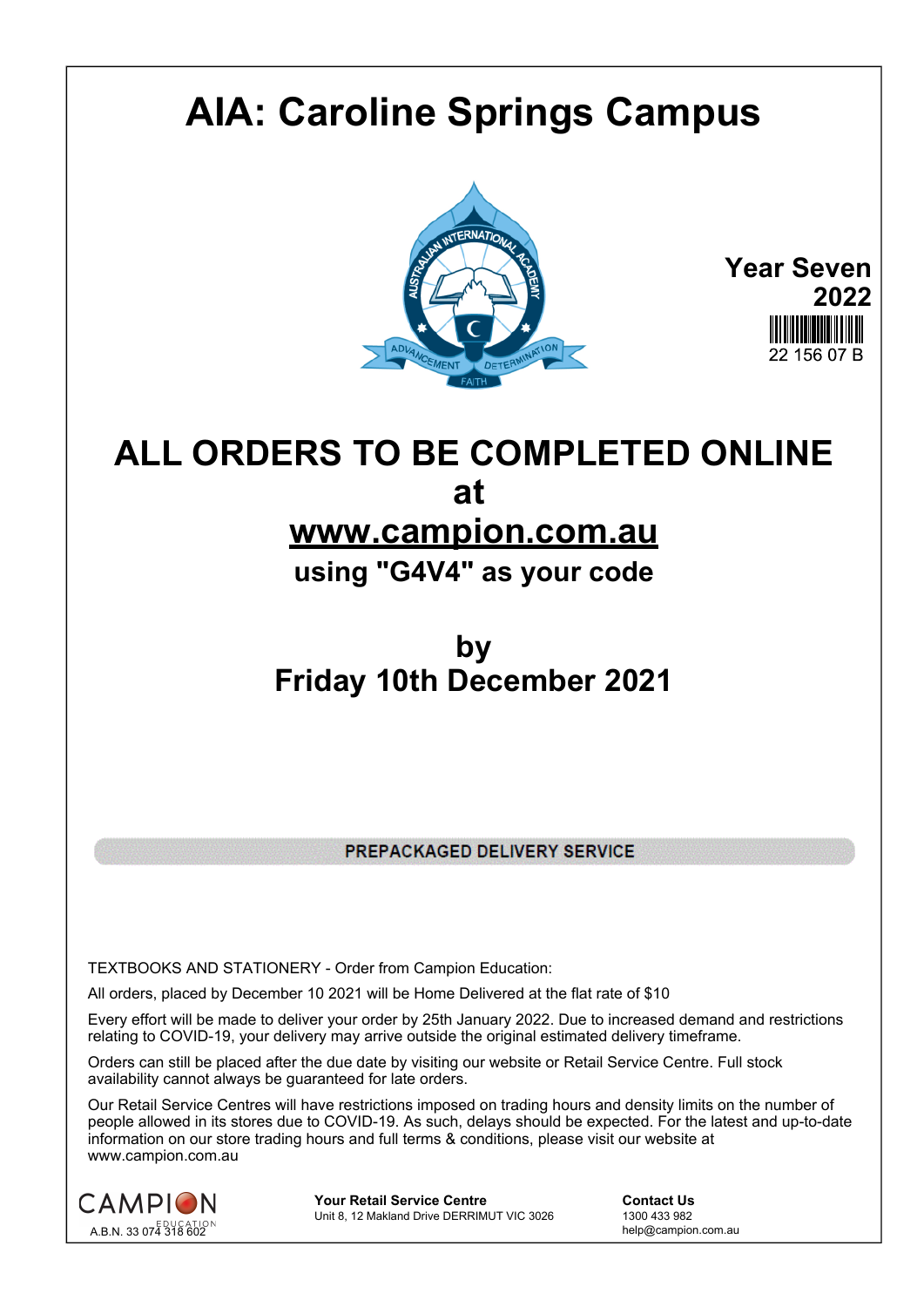| ✔<br>Price<br>Location<br><b>Description</b>                                                                                                                                                                                               | <b>Description</b>                                                                                         | Price  | √                 | Location         |
|--------------------------------------------------------------------------------------------------------------------------------------------------------------------------------------------------------------------------------------------|------------------------------------------------------------------------------------------------------------|--------|-------------------|------------------|
| <b>Year Seven</b>                                                                                                                                                                                                                          | 1 x Science Students Practical Exercise Book (2nd                                                          | \$8.60 | $9$ $\Box$        | P56436           |
| All items are required in the correct quantity (number). Exercise and Textbooks need<br>to be labelled. These items are to be brought to school on the first day and labelled<br>with student's name. No liquid paper permitted at school. | All students require                                                                                       |        |                   |                  |
| <b>DIGITAL RESOURCES</b>                                                                                                                                                                                                                   | <b>THE ARTS</b>                                                                                            |        |                   |                  |
|                                                                                                                                                                                                                                            | 1 x Visual Art Diary A3 110gsm 60 Sheet/120 Page \$9.25 10                                                 |        |                   | P56677           |
| Education Perfect and Stile subscriptions - \$85 Payable with Term 1 school fees                                                                                                                                                           | 1 x Page Markers 4 Colours 50 each 73mm x 22.2mm. \$5.40 11                                                |        |                   | P50831           |
|                                                                                                                                                                                                                                            |                                                                                                            |        |                   | P56166           |
| Laptop (Compulsory for 2022)                                                                                                                                                                                                               |                                                                                                            |        |                   | P56176<br>P56190 |
| Retain from previous year or purchase as required                                                                                                                                                                                          |                                                                                                            |        |                   | P56197           |
| <b>Specifications</b><br>Prefer Non-Apple devices (No iPADs)                                                                                                                                                                               | 1 x Pencils-Coloured 36's Faber Classic Colour  \$21.65 16                                                 |        |                   | P58556           |
| (Windows Operating System)<br>Suggested Screen size 12" - 14"                                                                                                                                                                              | 1 x Eraser Plastic Pencil Economy in sleeve \$0.70 17                                                      |        |                   | P55522           |
| No SIM capability                                                                                                                                                                                                                          | 1 x Sharpener Pencil Plastic Double Hole (HQ) \$0.55 18                                                    |        |                   | P56244           |
| Has at least one USB port                                                                                                                                                                                                                  | 1 x Pen Felt Tip Triplus Fineliner Black \$2.20 19                                                         |        |                   | P56141           |
| P51464<br>1 x Headphones Stereo Deluxe Lightweight with<br>\$10.95<br>$\blacksquare$ 1 $\blacksquare$                                                                                                                                      | <b>STATIONERY</b>                                                                                          |        |                   |                  |
| <b>TEXTBOOK VALUE BUNDLE</b>                                                                                                                                                                                                               | PLEASE NOTE: ALL ITEMS SHOULD BE CLEARLY LABELLED WITH STUDENT NAME<br>NO LIQUID PAPER PERMITTED AT SCHOOL |        |                   |                  |
| <b>ALL STUDENTS REQUIRE</b>                                                                                                                                                                                                                |                                                                                                            |        |                   | P56094           |
| 1 x Digital AIA CS Jac Supercourse Bundle AC Yr 7 \$132.00 2 ORDER ONLINEEA31065                                                                                                                                                           | 2 x Pen Ballpoint Cap Type Blue Medium \$0.70 21                                                           |        |                   | P56095           |
|                                                                                                                                                                                                                                            |                                                                                                            |        |                   | P56099           |
| This Digital Bundle contains digital access for Maths, Science, Individuals and Societies,                                                                                                                                                 |                                                                                                            |        |                   | P56096           |
| Health, English and Art.                                                                                                                                                                                                                   | 1 x Highlighter Marker - Pkt 4 Assorted \$7.70 24                                                          |        |                   | P50613           |
|                                                                                                                                                                                                                                            |                                                                                                            |        |                   | P56166           |
| <b>LANGUAGE ACQUISITION</b>                                                                                                                                                                                                                | 1 x Eraser Plastic Pencil Economy in sleeve \$0.70 27                                                      |        |                   | P56252<br>P55522 |
| <b>OPTION 1: ARABIC</b>                                                                                                                                                                                                                    |                                                                                                            |        |                   | P55652           |
| Provided by the teacher.                                                                                                                                                                                                                   |                                                                                                            |        |                   | P50159           |
|                                                                                                                                                                                                                                            | 1 x Sharpener Pencil Plastic Double Hole (HQ) \$0.55 30                                                    |        |                   | P56244           |
| <b>OPTION 2: FRENCH</b>                                                                                                                                                                                                                    |                                                                                                            |        |                   | P56414           |
| 1 x Pearson Quoi de Neuf? 1 SB/AB/EB 2E [Comley et \$56.95 3<br>P15886                                                                                                                                                                     | 1 x Pencil Case Tartan Giant 375mm x 264mm 2 Zip \$4.60 32                                                 |        |                   | P56216           |
| <b>ISLAMIC STUDIES</b>                                                                                                                                                                                                                     | 1 x Display Book A4 20 Pocket Clear Cover Grev                                                             |        | $$2.25$ 33 $\Box$ | P50561           |
| All Islamic Studies books to be purchased from the IBC Islamic Bookshop. Factory 7,                                                                                                                                                        | (For Islamic Studies & Quran)                                                                              |        |                   |                  |
| Desire Place, Hoppers Crossing, Vic 3029 Tel: 0434 204 970                                                                                                                                                                                 | 1 x Display Book A4 40 Pockets Blue Refillable \$5.80 34                                                   |        |                   | P50178           |
| Learning Islam 1 Textbook - \$48                                                                                                                                                                                                           | (For Science)                                                                                              |        |                   |                  |
| <b>DESIGN</b>                                                                                                                                                                                                                              | 1 x Display Book A4 40 Pockets Blue Refillable \$5.80 35                                                   |        |                   | P50178           |
| Provided by the teacher                                                                                                                                                                                                                    | (For Maths)                                                                                                |        |                   |                  |
|                                                                                                                                                                                                                                            | 1 x Display Book A4 20 Pocket Clear Cover Green                                                            |        | $$2.25$ 36 $\Box$ | P50671           |
| <b>ENGLISH</b><br>1 x Pearson English 7 SB/AB/EB 2E [Stacey et al] \$75.95<br>P08240<br>$4\Box$                                                                                                                                            |                                                                                                            |        |                   |                  |
| 1 x Boy With Two Lives [Kazerooni] \$15.99<br>P11726<br>$5\Box$                                                                                                                                                                            | (For Arabic or French)                                                                                     |        |                   |                  |
| 1 x My Place For Younger Readers [Sally Morgan]  \$17.99<br>P04229<br>$6$ $\Box$                                                                                                                                                           | 1 x Display Book A4 20 Pocket Black Refillable \$2.00 37                                                   |        |                   | P55442           |
| <b>INDIVIDUALS AND SOCIETIES</b>                                                                                                                                                                                                           | (For English)                                                                                              |        |                   |                  |
| Textbook purchased as part of the Value Bundle listed above                                                                                                                                                                                | <b>EXERCISE BOOK PACK</b>                                                                                  |        |                   |                  |
| <b>MATHEMATICS</b>                                                                                                                                                                                                                         | Exercise Book Pack is compulsory and is to be purchased from Five                                          |        |                   |                  |
| Textbook purchased as part of the Value Bundle listed above.                                                                                                                                                                               | Senses Education directly. The order forms are available on the school<br>website.                         |        |                   |                  |
| 1 x Calculator Texas Scientific TI-30XB Multiview  \$35.95<br>P55278<br>7 O<br>8 □<br>P55832                                                                                                                                               |                                                                                                            |        |                   |                  |
| <b>SCIENCE</b>                                                                                                                                                                                                                             |                                                                                                            |        |                   |                  |
|                                                                                                                                                                                                                                            |                                                                                                            |        |                   |                  |